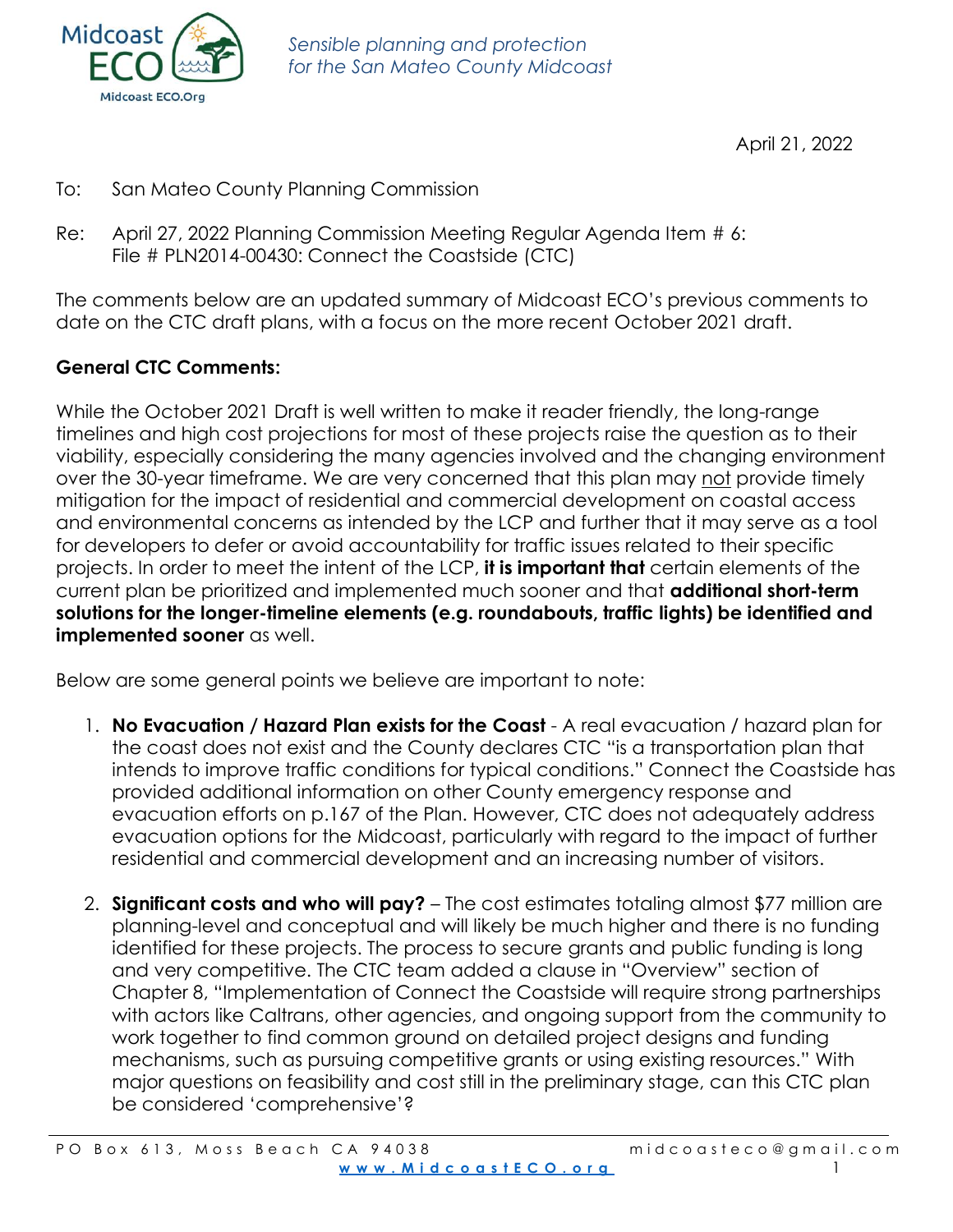

- 3. **Exceedingly Long Timeline** The project implementation timeline (Table 33) and early implementation actions (Table 34) are acknowledged as optimistic and yet many project timelines are exceedingly long. The major projects impacting the Highway 1 intersections along the Midcoast are projected to be completed beyond 8-16 years out. Completion of the Pe2 Multimodal Coastal Trail and T3 Increased Midcoast Transit Service are also out in the 8 to 16-year timeframe. These projects also require the cooperation and commitment of several key agencies (for example, Caltrans, SamTrans) who have yet to commit to this plan. Considering that residential and commercial development on the Coastside will likely progress, there is concern that the implementation timing of key projects in this CTC plan will not be completed in time to offset the traffic impacts of those developments.
- 4. **Transportation impacts due to visitors / non-residents are not considered** "Connect the Coastside is intended to address LCP Policy 2.53 Transportation Management Plan, which is to address the cumulative traffic impacts of residential development. The Plan does not provide specific data on visitor-related traffic but does reference the impact of visitors more generally on travel conditions. Visitor traffic is an important consideration for the development of the recommendations and is incorporated into the analysis as part of weekend peak period traffic counts. The Plan's recommendations intend to mitigate for vehicle trips due to both residents and visitors with a focus on modal shift." --- Yet the timeline projected for the modal shift depends on implementation of transit improvements and new modes of transportation, both of which are optimistically out in the 8 to 16-year projection at best. Unless shorter-term or temporary solutions are identified, increases in traffic in the meantime will go unmitigated.
- 5. **LCP Policies Not Fully Addressed**  The LCP identifies specific policies that are to be part of the comprehensive traffic management plan as well as evaluation of the feasibility of in-lieu traffic fee mitigation, the expansion of public transit and the development of a mandatory lot merger program. Although the County intends to submit individual LCP amendments stemming from implementation of Connect the Coastside to the CA Coastal Commission for consideration, the above policies remain incomplete in this final draft.

## **Specific CTC comments:**

In order to be maximally effective in offsetting the impacts of commercial and residential development as well as ongoing increases in visitor traffic, CTC should prioritize completion of the following projects in the near-term (0-8 years).

**Near-term Projects** (currently proposed in CTC with longer timelines - indicated **in green** on the attached map):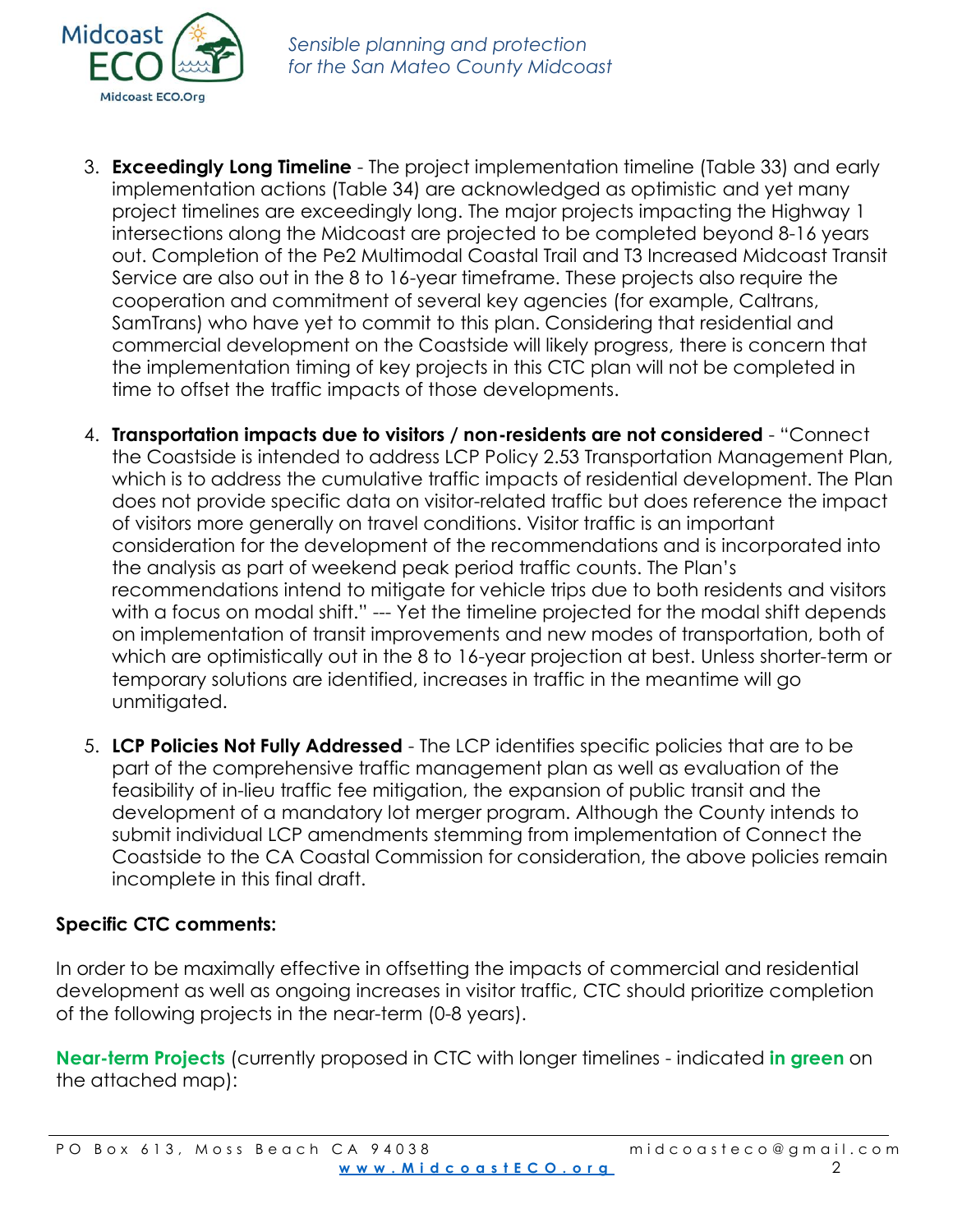

- **1.** Add marked (Class II) bike lanes on HWY1 from Devil's Slide to HMB.
- **2.** Improve bike/ped access on Airport St.
- **3.** Improve bus service for schools either through the school system or through SamTrans.
- **4.** In Moss Beach and Montara, consider a combination of reduced traffic speeds and acceleration lanes for cross traffic at a few intersections to provide near-term improvements to circulation and safety at low cost. Specifically,
	- **a.** Widen Cypress Av and California Av approaches to HWY1, stripe separate lanes for right and left turns onto the highway and add acceleration lanes on the highway for left turns from Cypress Av and California Av.
	- **b.** Upgrade the HWY1/Carlos St north intersection: no left turn from Carlos onto HWY1, add median on Carlos to channel right turn traffic onto the highway, add a right turn acceleration lane on the highway, clear vegetation on the south facing berm of the highway to improve sight distance. Also, shorten the HWY1 left turn lane approaches north to the Lighthouse and south to Carlos St to provide better separation from the left turn lane for 16th St and to eliminate "suicide arrows".
- **5.** Add smart pedestrian crossings on HWY1 with raised medians and flashing beacons at California Av and 2nd St. (exclude Cypress Av and 16th St - explained below).
- **6.** Remove the unsafe and poorly-located crosswalk at HWY1/Virginia Av.
- **7.** Complete the Parallel Trail section between 16th St and 14th St in Montara to provide a much-needed safe route from Moss Beach to Farallone View Elementary School.
- **8.** Do not extend the parallel trail on Carlos St between 16th St and California Av. Instead, construct a new HWY1 pedestrian overpass bridge near the north end of Carlos Street connecting Carlos to the MWSD frontage road. This bridge could connect the Parallel Trail from Montara to the Coastside Trail, via Vallemar Av to the Vallemar Bluff Trail or Julianna Av, then proceeding via Weinke Way to California Ave.
- **9.** Do not change Carlos St in the Moss Beach commercial area to one-way. The change is not adequately justified, will add to highway congestion, create confusion and inconvenience for residents and visitors and will likely result in a net increase in VMT.
- **10.**Improve bike/ped access on California Av west for Coastal Trail connection to Airport St via Dardanelle/Bluff Trails and Cypress Av. Don't encourage bike/ped use of Cypress Av west, as it is too narrow and unsafe and cannot be easily widened due to the creek.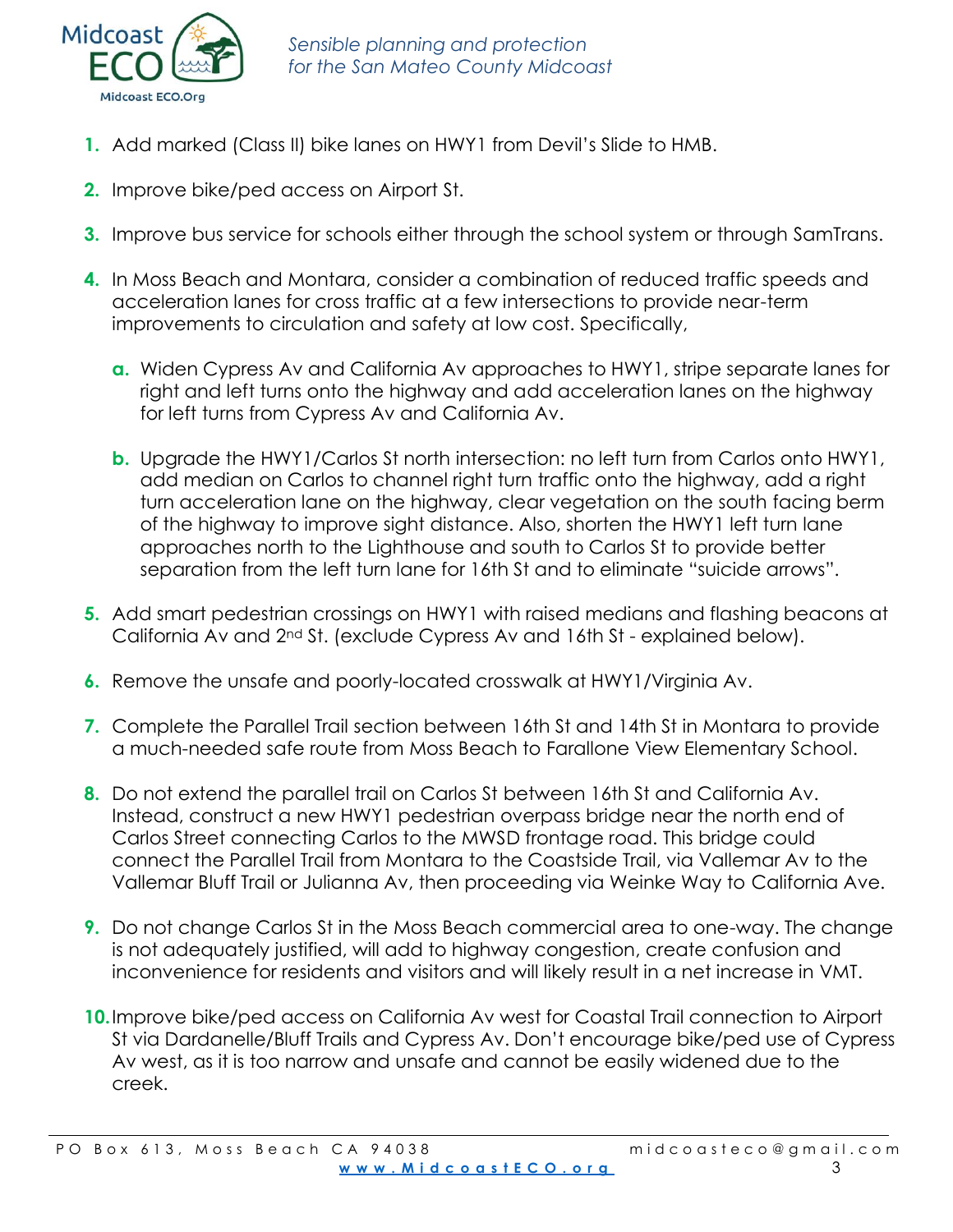

**Longer term projects** (should be reassessed after the above improvements are in place and include the use of updated traffic data at that time - indicated **in red** on the attached map):

- **1.** Perform ICE for HWY1/California Av. Include Coastal Trail access here and compare various signalization and roundabout options. Include options assessment for Wienke Way.
- **2.** Reassess/update ICE for Hwy1/Cypress Av. Focus on vehicle traffic improvements only. Do not encourage bike/ped traffic on Cypress Av west.
- **3.** Reassess the HWY1/16<sup>th</sup> St intersection and the Carlos/16<sup>th</sup> St realignment.

Thank you for your consideration,

Midcoast ECO Board of Directors

cc: San Mateo County Board of Supervisors Midcoast Community Council Mike Schaller, San Mateo County Senior Planner Steve Monowitz, San Mateo County Community Development Director Jill Ekas, Half Moon Bay Community Development Director Dina El-Tawansy, Caltrans District 4 Director Khoa Vo, San Mateo County DPW Director of Road Services Clemens Heldmaier, Montara Water and Sanitary District General Manager Montara Water and Sanitary District Mike Ferreira, Sierra Club Peninsula Regional Group Lennie Roberts, Green Foothills Surfrider Foundation Stephanie Rexing, North Central District Manager, CA Coastal Commission Clay Lambert, Coastside News Group Editorial Director Chris Johnson, Coastal Windage Katie Faulkner Chanda Singh